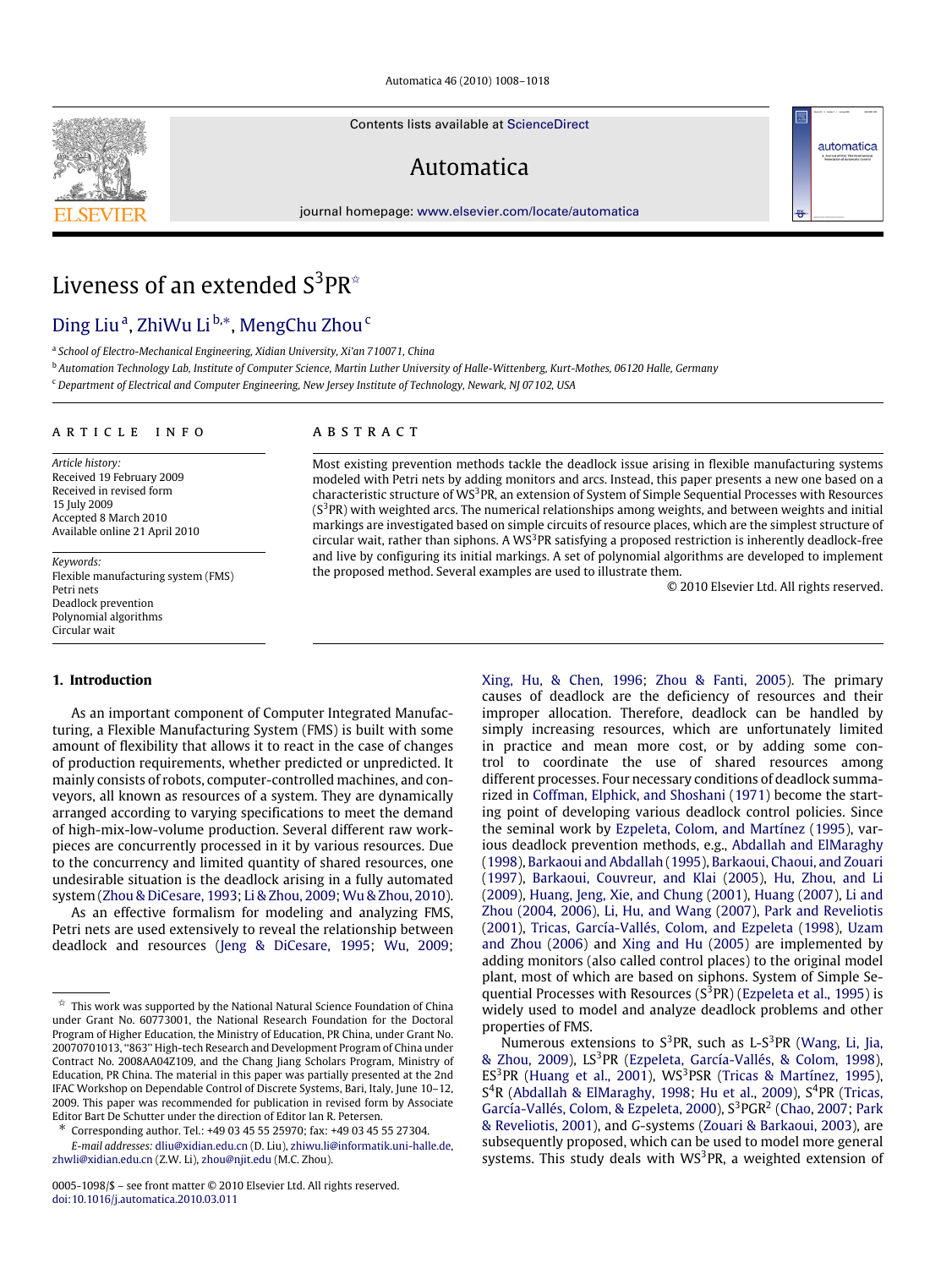S $^3$ PR, which is a subclass of WS $^3$ PSR, S $^3$ PGR $^2$ , or S $^4$ R. Being different from ordinary Petri nets, the role of weights of arcs in determining the liveness of general ones should be carefully considered. Weights of arcs in WS<sup>3</sup>PR mean an operation's requirement for multiple resources. The token counts in resource places and numerical relationship between markings and weights restrict the allocation of system resources. Hence, the studies of structures including arc weights and dynamic properties should be combined together during the evolution analysis of a  $WS<sup>3</sup>PR$ . Generally, it is believed that deadlocks are caused by lack of system resources or improper resource allocation. In some situations, the proposed method can make a system live by decreasing system resources instead of simply increasing them. A proper resource allocation is practically guaranteed by a proper numerical relationship between initial markings of resource places and arc weights. Compared with most existing deadlock prevention control policies, the new one does not add any monitors and arcs. The control cost of software and hardware can be saved. Meanwhile, the problem of structural complexity can be avoided. The proposed method is based on a characteristic structure of  $WS<sup>3</sup>PR$ . Before any deadlock prevention policy is applied, its structure should be checked to decide whether it is inherently deadlock-free and live under certain initial markings. The relation between weights and initial markings is established by using simple circuits of resource places. Polynomial algorithms are developed to implement the proposed method.

The rest of this paper is organized as follows: Section [2](#page-1-0) presents the definitions of  $WS^3$  $WS^3$ PR. Section 3 defines and analyzes the generalized circular wait, circular blocking, and deadlock in  $WS^3$ PR. Section [4](#page--1-33) reveals the relation between liveness and weights and initial markings of resource places, and proposes a deadlock prevention method requiring no additional monitors. Polynomial algorithms are developed and illustrated in Section [5.](#page--1-34) Finally, Section [6](#page--1-35) concludes the paper.

### <span id="page-1-0"></span>**2. Preliminaries**

This section focuses on the recursive definitions from  $S^2P$  to WS<sup>3</sup>PR. It begins with the definition of generalized Petri nets and a recall of  $S^3$ PR.

#### *2.1. Basics of Petri nets*

A Petri net, as a graphical and mathematical model, consists of places, transitions, and directed arcs. A formal definition is given as follows:

**Definition 1.** A generalized Petri net (structure) is a four-tuple  $N = (P, T, F, W)$  where *P* and *T* are finite and nonempty sets. *P* is a set of places and *T* is a set of transitions with  $P \cup T \neq \emptyset$  and *P* ∩ *T* = Ø. *F* ⊆  $(P \times T) \cup (T \times P)$  is called a flow relation of the net, represented by arcs with arrows from places to transitions or from transitions to places.  $W : (P \times T) \cup (T \times P) \rightarrow N$  is a mapping that assigns a weight to an arc:  $W(x, y) > 0$  if  $(x, y) \in F$ , and  $W(x, y) = 0$  otherwise, where  $x, y \in P \cup T$  and  $\mathcal{N} = \{0, 1, 2, \ldots\}.$ If  $W(x, y) = 1$ ,  $\forall (x, y) \in F$ , the net *N* is called an ordinary Petri net.

A marking *M* of *N* is a mapping from *P* to  $\mathcal{N}$ .  $M(p)$  denotes the number of tokens in place *p*. A place *p* is marked by a marking *M* if  $M(p) > 0$ . It is insufficiently marked with respect to a transition *t* ∈  $p^{\bullet}$  at *M* if *M*(*p*) < *W*(*p*, *t*). Note that  $x^{\bullet} = \{y \in P \cup T | (x, y) \in T\}$ *F*} is a post-set of *x*. Pre-set of *x* is  $\bullet x = \{y \in P \cup T | (y, x) \in F\}.$ The pre-set and post-set of a set of nodes can be also defined. For example, given  $\hat{P}_0 \subset P$ ,  $\bullet P_0 = \bigcup_{p \in P_0} \bullet p$  and  $x \in P \cup T$ ,  $\bullet \bullet x =$ S *y* ∈• *x* • *y*. A subnet *S* ⊆ *P* is marked by *M* if at least one place in *S* is marked by *M*. The sum of tokens in all places in *S* is denoted

<span id="page-1-1"></span>

**Fig. 1.** (a) An  $S^2$ PR ( $S^3$ PR) net model and (b) a WS<sup>2</sup>PR (WS<sup>3</sup>PR) net model.

by *M*(*S*), i.e., *M*(*S*) =  $\sum_{p \in S} M(p)$ . *S* is said to be empty at *M* if  $M(S) = 0$ . *S* is insufficiently marked at *M* if  $\forall p \in S, \forall t \in p^{\bullet}$ ,  $M(p) < W(p, t)$ .  $(N, M_0)$  is called a net system or marked net and *M*<sup>0</sup> is called an initial marking of *N*.

For a Petri net modeling an FMS, an initial marking represents the numbers of different raw workpieces that are to be concurrently processed in the system, and the quantity (and/or capacities) of every type of resources, such as machining centers and robots. For example, the ordinary Petri net model shown in [Fig. 1\(](#page-1-1)a) is with  $P = \{p_1 - p_6\}$ ,  $T = \{t_1 - t_4\}$ ,  $F = \{(p_1, t_1), (t_1, p_2), (p_2,$ *t*2), (*t*2, *p*3), (*p*3, *t*3), (*t*3, *p*4), (*p*4, *t*4), (*t*4, *p*1), (*t*3, *p*5), (*p*5, *t*2), (*t*2, *p*6), (*p*6, *t*3), (*t*4, *p*6), (*p*6, *t*1)}, and each arc's weight is one. Its initial marking is  $M_0 = (30 \quad 0 \quad 0 \quad 0 \quad 2 \quad 5)^T$ , often written as  $M_0 = 30p_1 + 2p_5 + 5p_6$  to save space.

**Definition 2.** Let  $(N_1, M_1)$  and  $(N_2, M_2)$  be two generalized nets with  $N_1 = (P_1, T_1, F_1, W_1)$  and  $N_2 = (P_2, T_2, F_2, W_2)$ , where  $P_1 \cap P_2 = P_C \neq \emptyset$  and  $T_1 \cap T_2 = \emptyset$ . (*N*, *M*) with  $N = (P, T, F, W)$ is said to be the composition of  $(N_1, M_1)$  and  $(N_2, M_2)$ , denoted by *N*<sub>1</sub>  $\circ$  *N*<sub>2</sub>, via the set of shared places *P<sub>C</sub>* if (1) *P* = *P*<sub>1</sub>  $\cup$  *P*<sub>2</sub>, *T* = *T*<sub>1</sub> ∪ *T*<sub>2</sub>, *F* = *F*<sub>1</sub> ∪ *F*<sub>2</sub>, and *W* = *W*<sub>1</sub> ∪ *W*<sub>2</sub>; and (2) ∀*p* ∈ *P*<sub>1</sub> \ *P*<sub>*C*</sub>, *M*(*p*) = *M*<sub>1</sub>(*p*); ∀*p* ∈ *P*<sub>2</sub>\*P*<sub>*C*</sub>, *M*(*p*) = *M*<sub>2</sub>(*p*); and ∀*p* ∈ *P*<sub>*C*</sub>, *M*(*p*) =  $max{M_1(p), M_2(p)}$ .

This concept of net composition is employed by the recursive definitions of  $S^3$ PR and WS<sup>3</sup>PR next.

### 2.2. S<sup>3</sup>PR and WS<sup>3</sup>PR

In this subsection, the definitions of both  $S^3$ PR and WS<sup>3</sup>PR are introduced to make this paper self-contained.

**Definition 3.** A simple sequential process  $(S^2P)$  is an ordinary Petri net  $N = (P_A \cup P_0, T, F)$  where (1)  $P_A \neq \emptyset$  is called a set of operation or activity places; (2)  $P_0 = {p_0}$  with  $p_0 \not\in P_A$  is called the idle process place; (3) *N* is a strongly connected state machine; and (4) every directed circuit of  $N$  contains  $p_0$ , called a part path.

If *t* ∈  $p_0$ <sup>•</sup> (*t* ∈  $^{\bullet}p_0$ ), *t* is called a source (sink) transition. A length of a path from *t* to sink transition *tsink* is defined as the number of downstream places from *t* to *tsink*. For example, in [Fig. 1](#page-1-1) the length of a path from  $t_3$  to  $t_4$  is 1. The concept of part paths plays an important role in showing the relationship between the structures of circular waits and deadlocks.

**Definition 4.** A simple sequential process with resources  $(S^2PR)$  is an ordinary Petri net  $N = (P_A \cup P_0 \cup P_R, T, F)$  such that

(1) The subnet generated by  $X = P_A \cup P_0 \cup T$  is an S<sup>2</sup>P;